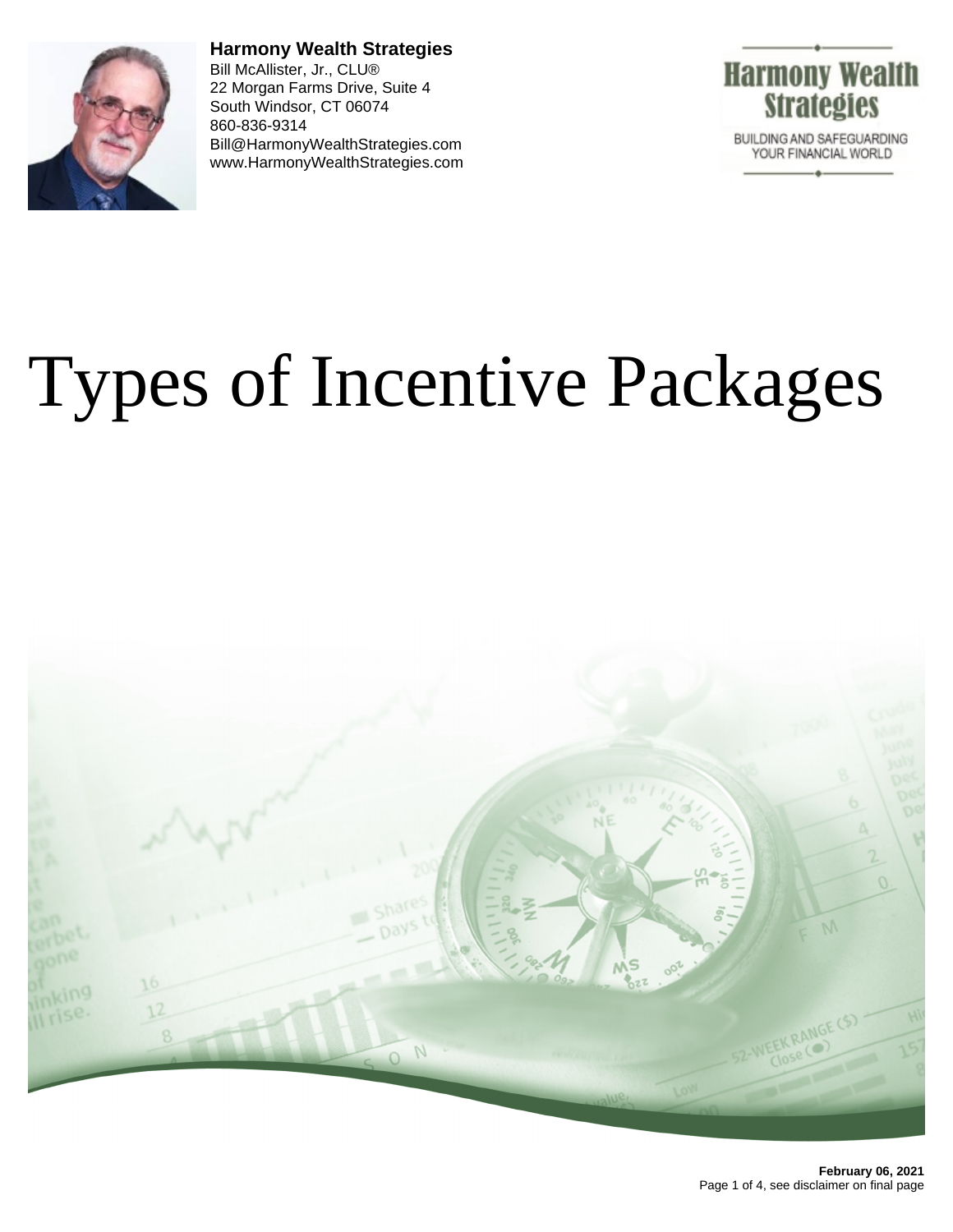## Types of Incentive Packages

## **What is meant by "types of incentive packages?"**

Employers generally wish to attract, motivate, and retain qualified executives and other key employees. To do so, employers design compensation packages to serve these purposes. There exists a myriad of different incentive arrangements. For an employer to make its business more attractive (to executives) than a competitor's business, the employer often provides perks and special benefits to only its key employees. This discrimination in favor of the highly compensated employees can sometimes cause an employer to run afoul of the Employee Retirement Income Security Act of 1974 (ERISA). To sidestep ERISA's cumbersome rules, employers often use nonqualified deferred compensation plans, rather than qualified plans. Such nonqualified plans allow employers to cover a select few employees rather than mandate that all employees be covered.

## **What is a nonqualified deferred compensation plan?**

A nonqualified deferred compensation plan is a contractual commitment by an employer to an employee to pay currently earned compensation in a future year. These plans do not have the tax-favored benefits of qualified plans.

Nonqualified plans, however, are advantageous because they generally need not comply with complex ERISA rules. Unlike qualified plans, nonqualified plans can be offered by an employer to selected employees only, such as executives and other highly compensated key employees.

## **What are some other types of incentive arrangements?**

There exist many different ways to provide incentives for executives. These include the following:

#### **Golden parachutes**

Golden parachutes are severance agreements that protect key employees from the effects of a corporate takeover or change in control. They provide key employees who are terminated (or who have resigned) as a result of a takeover or change in control with either continued compensation for a specified period following their departure or with a lump-sum payment.

#### **Incentive stock options**

An incentive stock option is a right or option granted by the sponsoring corporation that allows its employees to purchase shares of the corporation's stock at a certain price for a specified period of time, notwithstanding an increase in the value of the stock after the option is granted.

#### **Phantom stock**

Phantom stock arrangements are based on hypothetical investments in company stock. More specifically, phantom stock is the right to receive a cash or property bonus at a specified date in the future based upon the performance of phantom (rather than real) shares of a corporation's common stock over a specified period of time.

#### **Below-market executive loans**

Below-market executive loans are loans an employer makes available to its executives as a supplement to their regular compensation. ERISA requirements do not apply to these loan programs. Typically, such loans are interest-free or made at favorable interest rates.

In certain cases, however, interest will be imputed to the executive.

#### **Executive bonus plans**

An executive bonus plan involves an addition to regular salary or compensation that is provided, usually near year-end, to enable employees to share in profits resulting from a successful year. Bonuses are often used for executives as an incentive-oriented form of compensation, based on the attainment of profits or other goals during the year. Bonus plans are not subject to ERISA.

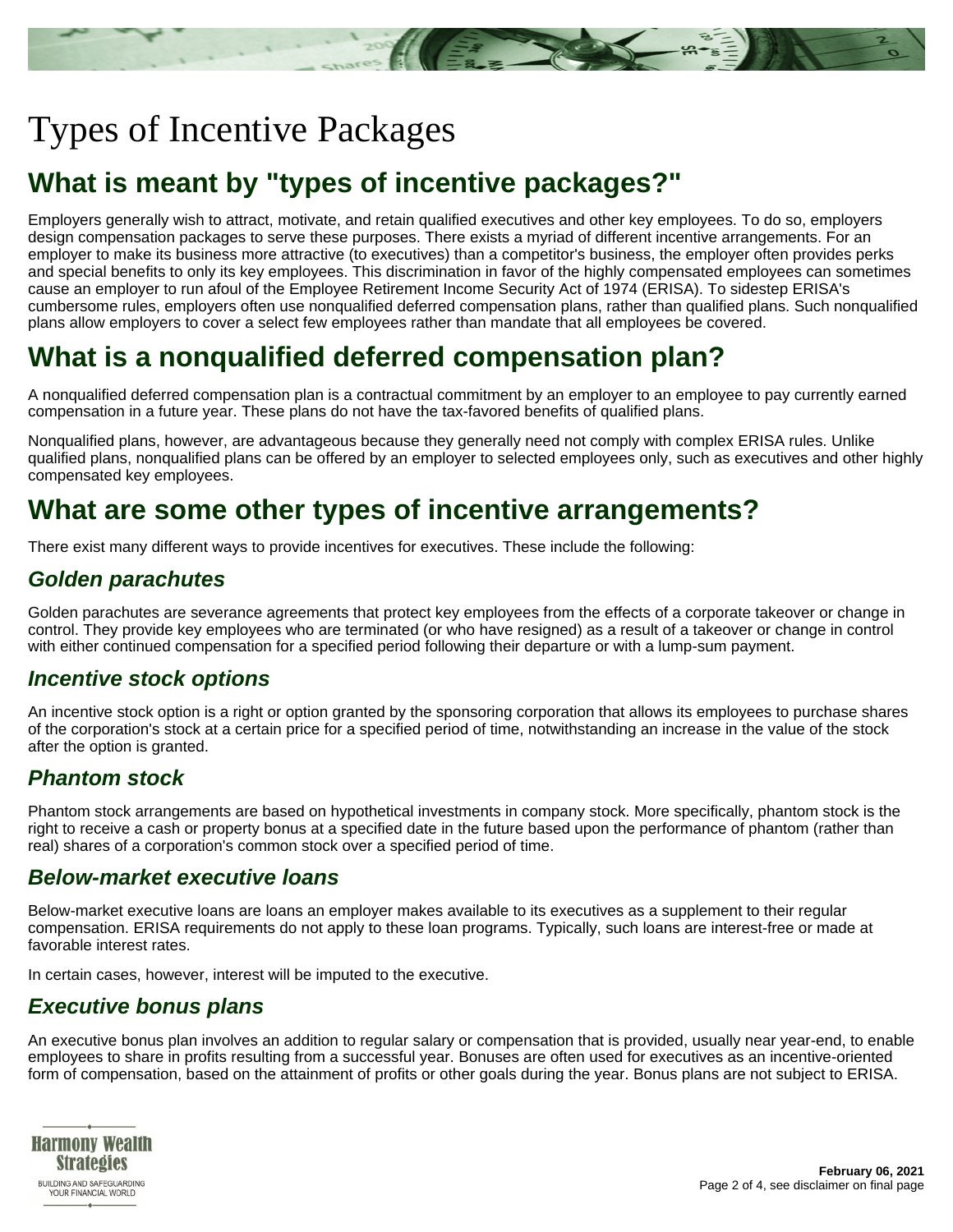

#### **Split dollar life insurance plans**

Split dollar life insurance is an arrangement between an employer and an employee in which there is a sharing of the costs and benefits of the life insurance policy. Split dollar is a method of premium payment for the life insurance; it is not a type of policy. The coverage, amounts, and terms of the split dollar arrangement need not meet ERISA nondiscrimination rules.

#### **Fringe benefits**

Fringe benefits may be defined as noncash compensation benefits provided by employers to their employees. Fringe benefits may take a variety of forms, including employee discounts, company cafeteria or meal plans, free parking, and free gym/club memberships. Although executives normally participate in a company's broad-based fringe benefit programs such as group medical plans, many executives also receive fringe benefits that are available only to the executive group.

#### **Executive business expense reimbursements**

Executives often incur business-related expenses when furthering the company's interests off-premises. For instance, an executive might be required to take a client out to lunch or might be required to drive his or her own car somewhere for business purposes. Companies will often reimburse executives subsequently for these business expenses. This can be viewed as one incentive or benefit to working for the company.